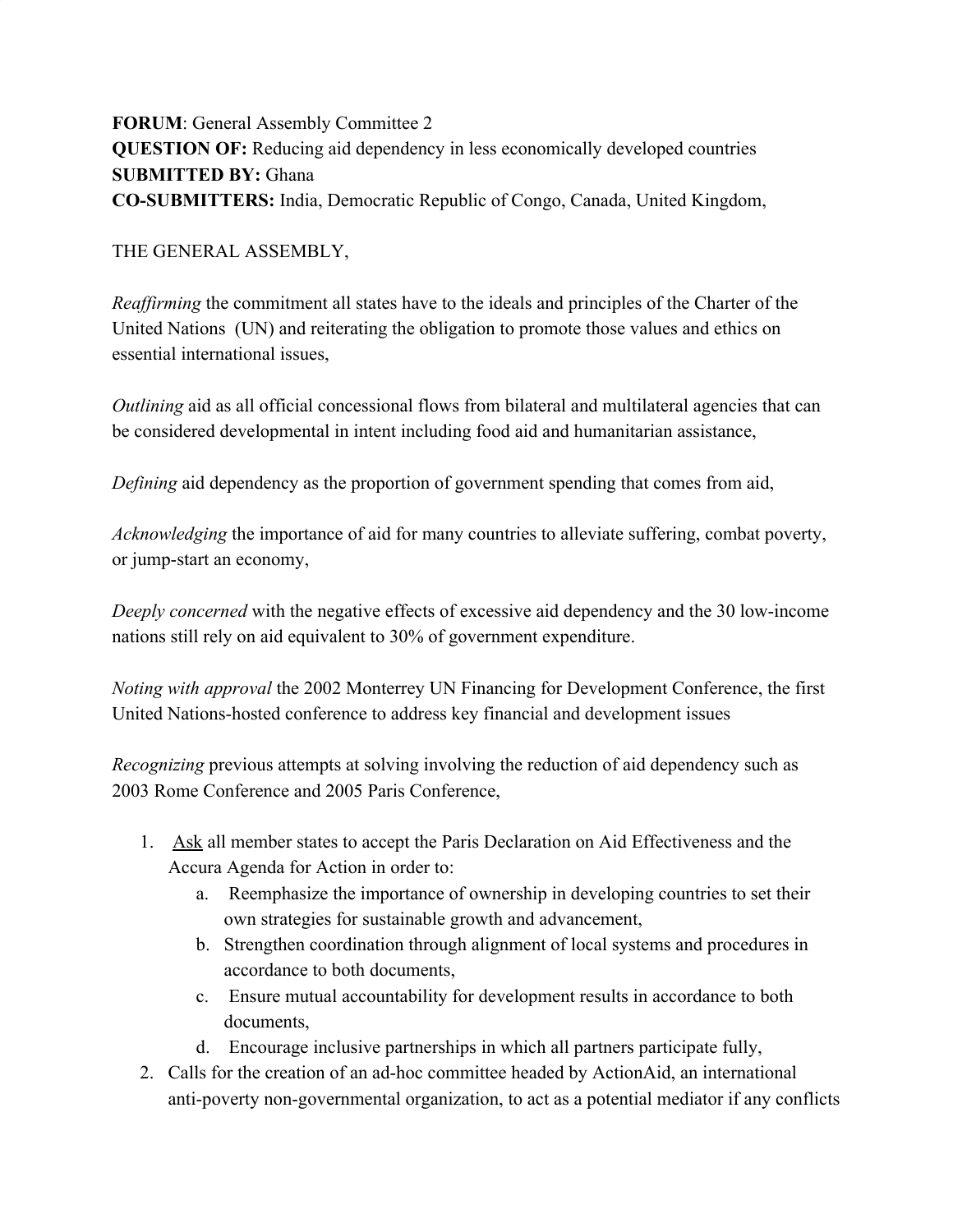between nations occur, as well as oversee all transactions including the utilization of the aid, previously determined by both nations in order to ensure mutual accountability between donor and recipient nations, by,

- a. Annual reports detailing:
	- i. Percentage of government expenditure coming from monetary or other material aid,
	- ii. Project and grant evaluations, including success rates and detailed analysis of true aid appliance,
	- iii. Outlined future targets for long term sustainability projects and amount of additional aid necessary,
- b. Issuing realistic annual goals to be jointly issued by involved member states and the committee relating to future sustainability and economic independence,
- c. Overseeing previous agreements made beforehand by donor and recipient nations as to the purpose of the aid given, including but not limited to education and the health care of the general populace,
- 3. Establishing forums for donors and recipients in order to improve communication in ways such as but not limited to,
	- a. Sharing data on the evaluation of the aid given,
	- b. Locating any issues and collaborating to find possible solutions
- 4. Suggests willing nations to allow Transparency International and Joint Inspection Unit to monitor all procedural processes of aid implementation to limit all possible cases of corruption or aid misuse by dispatching groups of experts to recipient nations to issue evaluation reports every three months detailing,
	- a. The accuracy of statistics included in the aforementioned report in clause 2
	- b. Percentage of true aid that is properly implemented in the recipient nation's own systems through infrastructure and commercial ventures to stop aid when the original purpose and intent of such has changed
- 5. Urges willing MEDCs and relevant NGOs and UNOs, such as World Food Organization, World Health Organization, and UNICEF to provide technical assistance in the form of agricultural specialists and land management experts by means such as, but not limited to:
	- a. Helping LEDCs to increase their primary agricultural production by:
		- i. Educating citizens on methods of how to make sustainable and efficient harvests for primary resources by holding national and regional assemblies,
		- ii. Offering professional training programs concerned with national or regional cultural and economic practices to parents in LEDCs by:
		- iii. Holding assemblies in areas to raise awareness about the necessity of their agricultural production